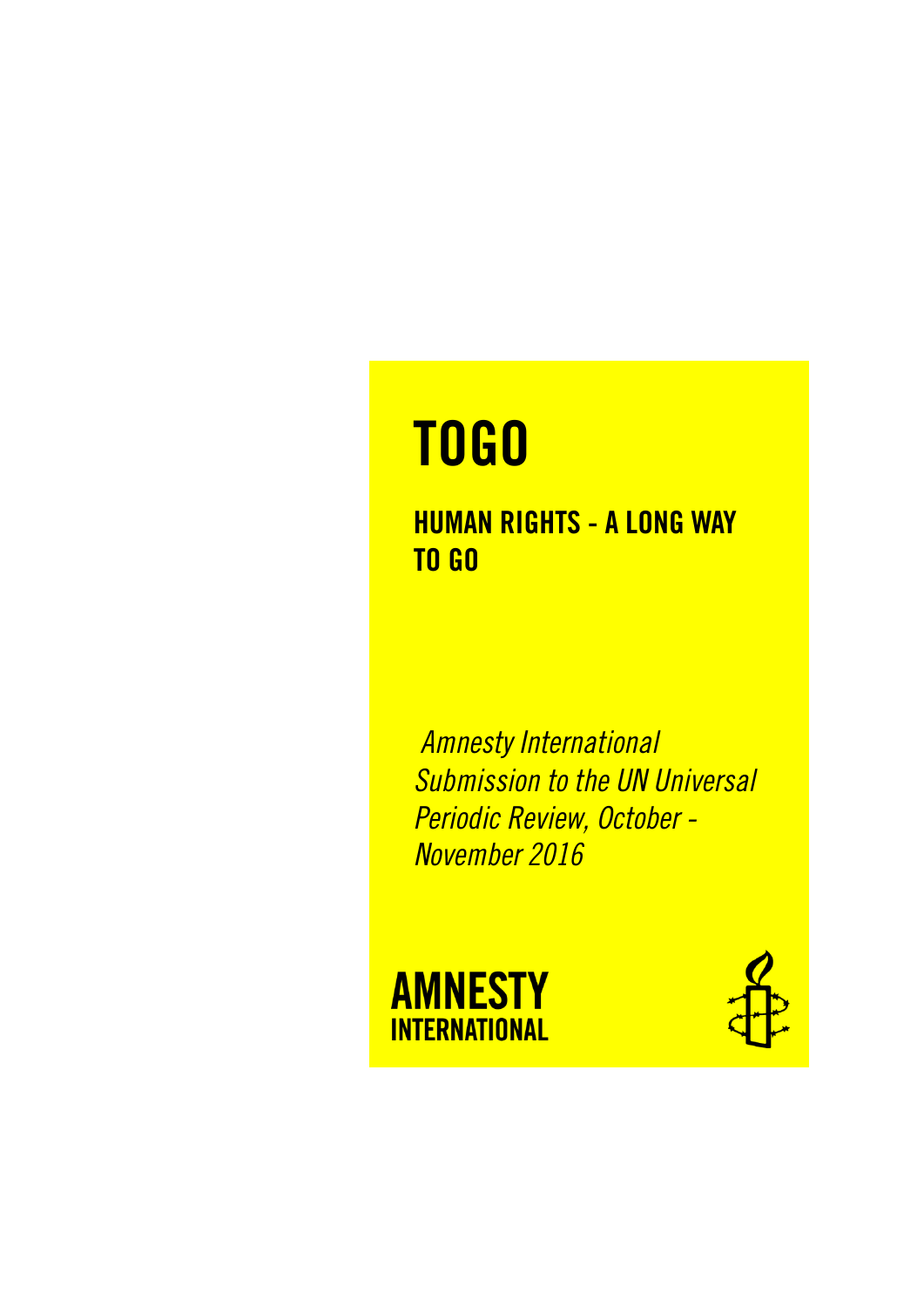# **CONTENTS**

| Lesbian, gay, bisexual, transgender, and intersex (LGBTI) rights 11 |
|---------------------------------------------------------------------|
|                                                                     |
|                                                                     |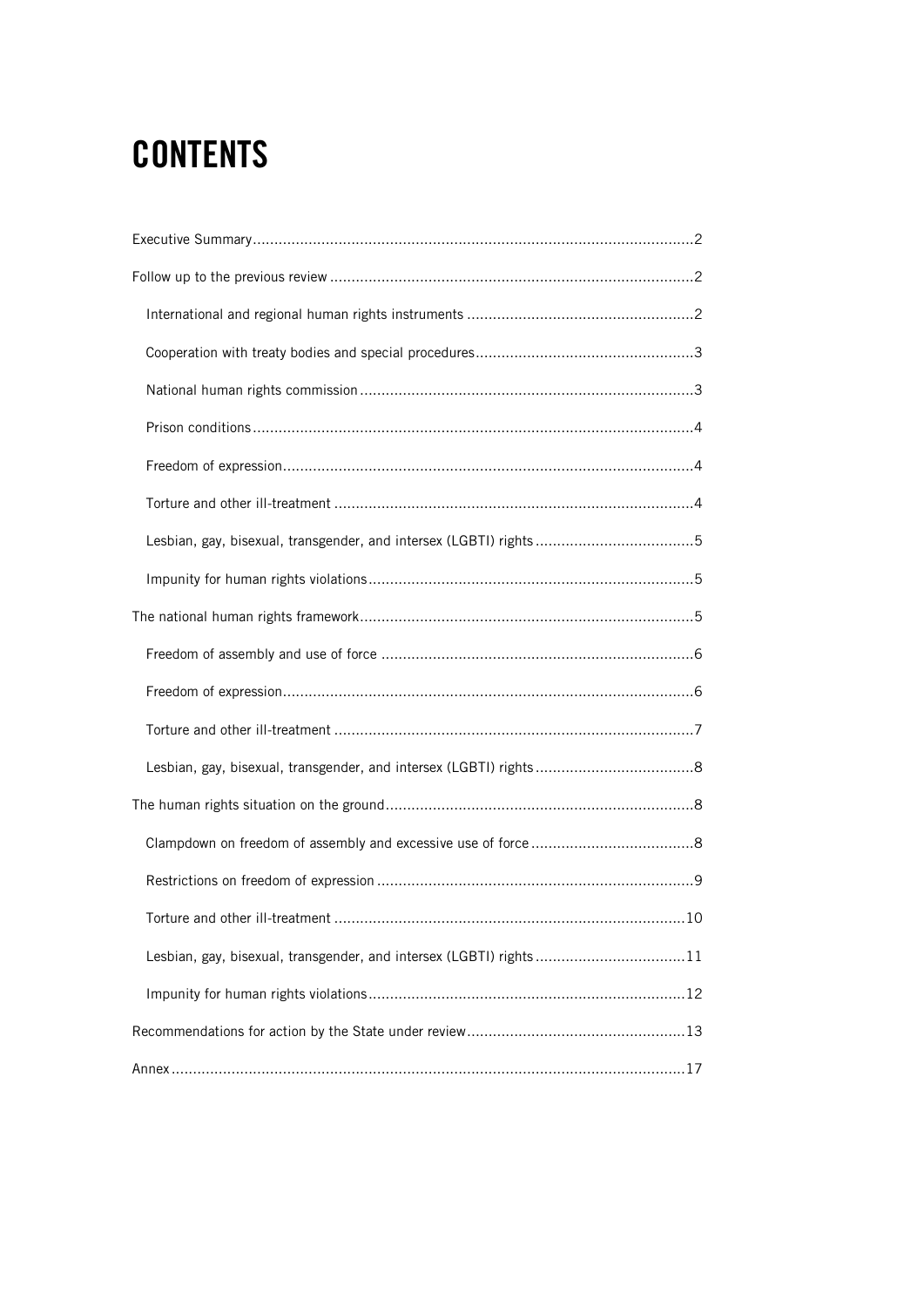# <span id="page-2-0"></span>**EXECUTIVE SUMMARY**

This document is based on a submission prepared for the Universal Periodic Review (UPR) of Togo in October-November 2016. In it, Amnesty International evaluates the implementation of recommendations made to Togo in the previous UPR in 2011, assesses the national human rights framework and human rights situation on the ground, and makes a number of recommendations to the government to strengthen the protection of human rights and address human rights violations.

Amnesty International regrets Togo's failure to implement several of its earlier UPR commitments, including to respect and protect the right to freedom of expression and to tackle the issue of impunity for human rights violations.

Amnesty International is also concerned about new laws that undermine the independence of the National Human Rights Commission and further restrict the right to freedom of expression; restrictions on the right to peaceful assembly and excessive use of force by the security forces, including the military, to disperse them; the definition of torture in the revised Criminal Code, which is not in line with international human rights standard, and the persistence of impunity for human rights violations. Poor prison conditions also remain a concern, as does the criminalization of consensual same-sex sexual relations.

# <span id="page-2-1"></span>**FOLLOW UP TO THE PREVIOUS REVIEW**

Since Togo's first UPR in 2011, the human rights situation has stagnated. The authorities have ignored or only partially implemented several of the recommendations and continue to repress dissent and to commit human rights violations with impunity.

### <span id="page-2-2"></span>INTERNATIONAL AND REGIONAL HUMAN RIGHTS INSTRUMENTS

In response to recommendations accepted in 2011, Togo ratified the International Convention for the Protection of All Persons from Enforced Disappearance in July 2014<sup>1</sup> and the Second Optional Protocol to the International Covenant on Civil and Political Rights aiming at the abolition of the death penalty in July 2015.<sup>2</sup> In October 2015 it also ratified the Arms Trade Treaty. However, it has failed to ratify the Optional Protocol to the Convention on the Elimination of All Forms of Discrimination against Women<sup>3</sup> and the International Convention on the Protection

<sup>1</sup> Human Rights Council, *Human Rights Report of the Working Group on the Universal Periodic Review – Togo,* 14 December 2011, A/HRC/19/10, recommendations 100.1 (Spain), 100.2 (Uruguay), 100.3 (Argentina), 100.4 (France).

<sup>2</sup> A/HRC/19/10, recommendations 100.6 (Spain), 100.7 (Republic of Moldova), 100.8 (Uruguay), 100.9 (Argentina).

<sup>3</sup> A/HRC/19/10, recommendations 102.1 (Brazil), 102.2 (Uruguay), 102.3 (United Kingdom of Great Britain and Northern Ireland), 102.4 (Hungary). Togo committed to ratifying the Optional Protocol *in Report of the Working Group on the Universal Periodic Review – Togo, Addendum,* A/HRC/19/10/Add.1.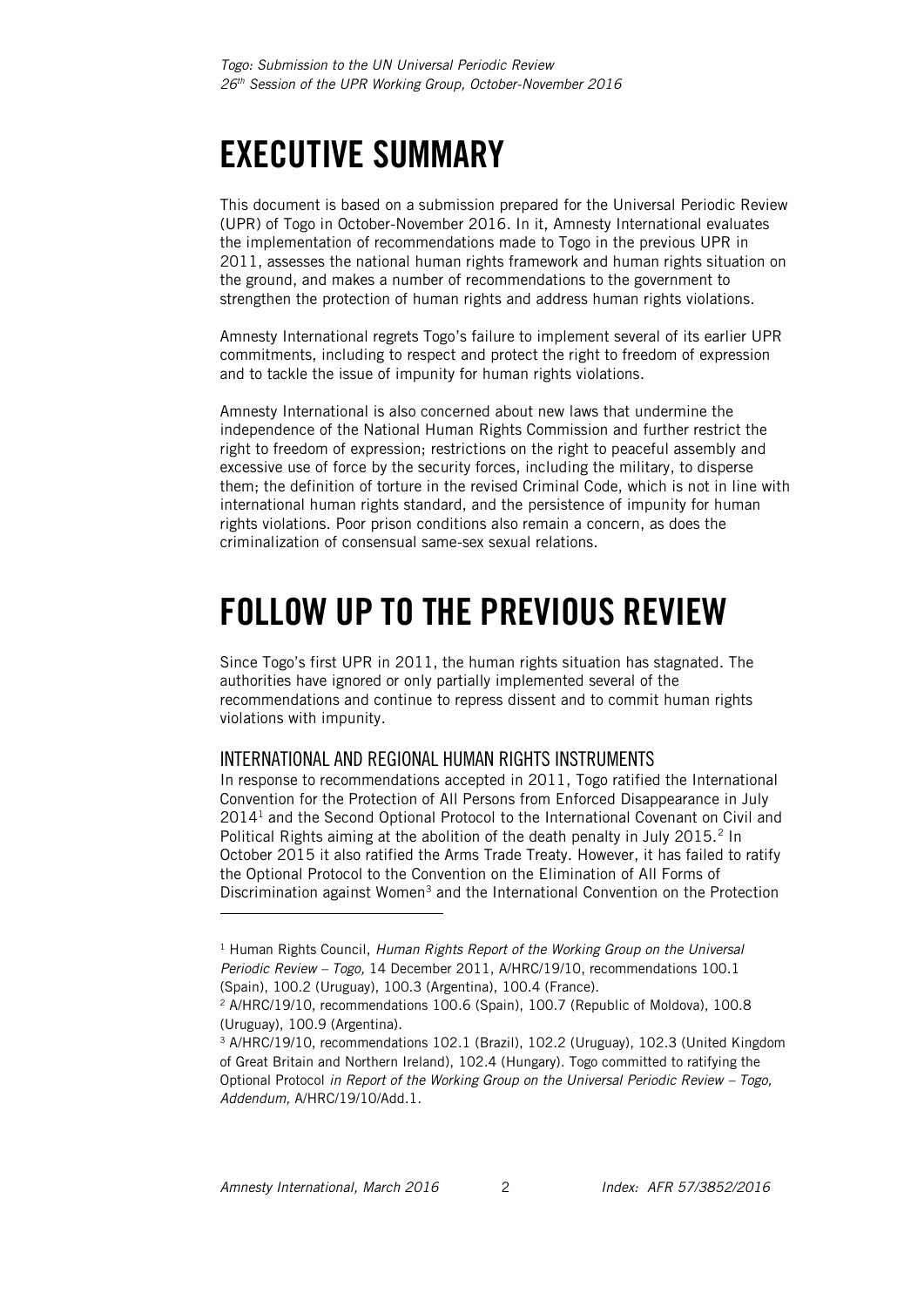of the Rights of All Migrant Workers and Members of Their Families,<sup>4</sup> despite committing to do so in 2011. During its first UPR, Togo rejected the recommendations to ratify the Rome Statute of the International Criminal Court<sup>5</sup> and the Optional Protocol to the International Covenant on Economic, Social and Cultural Rights.<sup>6</sup> Togo has not ratified other important regional human rights treaties such as the African Charter on Democracy, Elections and Governance.

# <span id="page-3-0"></span>COOPERATION WITH TREATY BODIES AND SPECIAL PROCEDURES

The government submitted its overdue report to the Committee on the Elimination of Racial Discrimination in 2015. However, despite the commitments made in 2011, it has failed to submit other overdue reports, including to the Human Rights Committee, the Committee on the Rights of the Child, the Committee on the Rights of Persons with Disabilities, and the African Commission on Human and Peoples' Rights.<sup>7</sup>

Togo has not extended a standing invitation to the Special Procedures as it committed to do in its last review.<sup>8</sup> Togo facilitated a visit by the Special Rapporteur on the situation of human rights defenders in 2013. However, requests for visits by the Special Rapporteur on the independence of judges and lawyers, the Special Rapporteur on contemporary forms of slavery, and the Special Rapporteur on extreme poverty and human rights, have not been accepted.

Despite its commitment to cooperate fully with UN Special Procedures,<sup>9</sup> the government has failed to act on their opinions and recommendations. In 2014, the Working Group on Arbitrary Detention (WGAD) concluded that the detention of Kpatcha Gnassingbé and six others was arbitrary and requested their immediate release.<sup>10</sup> However, as of March 2016, they remained in detention. In 2012, the WGAD concluded that the detention of Sow Bertin Agba was arbitrary.<sup>11</sup> While Sow Bertin Agba was released on bail in 2013, no one was held accountable for the arbitrary detention and torture he was subjected to.

### <span id="page-3-1"></span>NATIONAL HUMAN RIGHTS COMMISSION

-

Togo accepted recommendations aimed at strengthening the National Human Rights Commission.<sup>12</sup> Yet, in March 2016, the National Assembly adopted a law to

<sup>4</sup> A/HRC/19/10, recommendation 102.7 (Argentina). Togo committed to ratifying the Convention in *Report of the Working Group on the Universal Periodic Review - Togo, Addendum*, A/HRC/19/10/Add.1.

<sup>5</sup> A/HRC/19/10, recommendations 103.1 (France), 103.2 (Uruguay), 103.3 (United Kingdom of Great Britain and Northern Ireland), 103.4 (Brazil), 103.5 (Slovakia). <sup>6</sup> A/HRC/19/10, recommendation 103.6 (Spain).

<sup>7</sup> A/HRC/19/10, recommendations 100.33 (Senegal), 100.34 (Niger).

<sup>8</sup> A/HRC/19/10, recommendations 102.8 (Spain), 102.9 (Uruguay), 102.10 (Latvia).

<sup>&</sup>lt;sup>9</sup> Report of the Working Group on the Universal Periodic Review – Togo, Addendum, A/HRC/19/10/Add.1, para 5.

<sup>&</sup>lt;sup>10</sup> Opinions adopted by the Working Group on Arbitrary Detention at its seventy-first session, 17–21 November 2014, No. 45/2014 (Togo), A/HRC/WGAD/2014/45.

<sup>&</sup>lt;sup>11</sup> Opinions adopted by the Working Group on Arbitrary Detention at its sixty-fifth session,

<sup>14</sup>–23 November 2012, No. 41/2012 (Togo), A/HRC/WGAD/2012/41, para 83-84.

<sup>12</sup> A/HRC/19/10, recommendations 100.14 (Spain), 100.15 (Republic of Moldova), 100.16 (Ghana), 100.17 (Slovenia), 100.18 (Hungary), 100.19 (United States of America), 100.20 (Nigeria).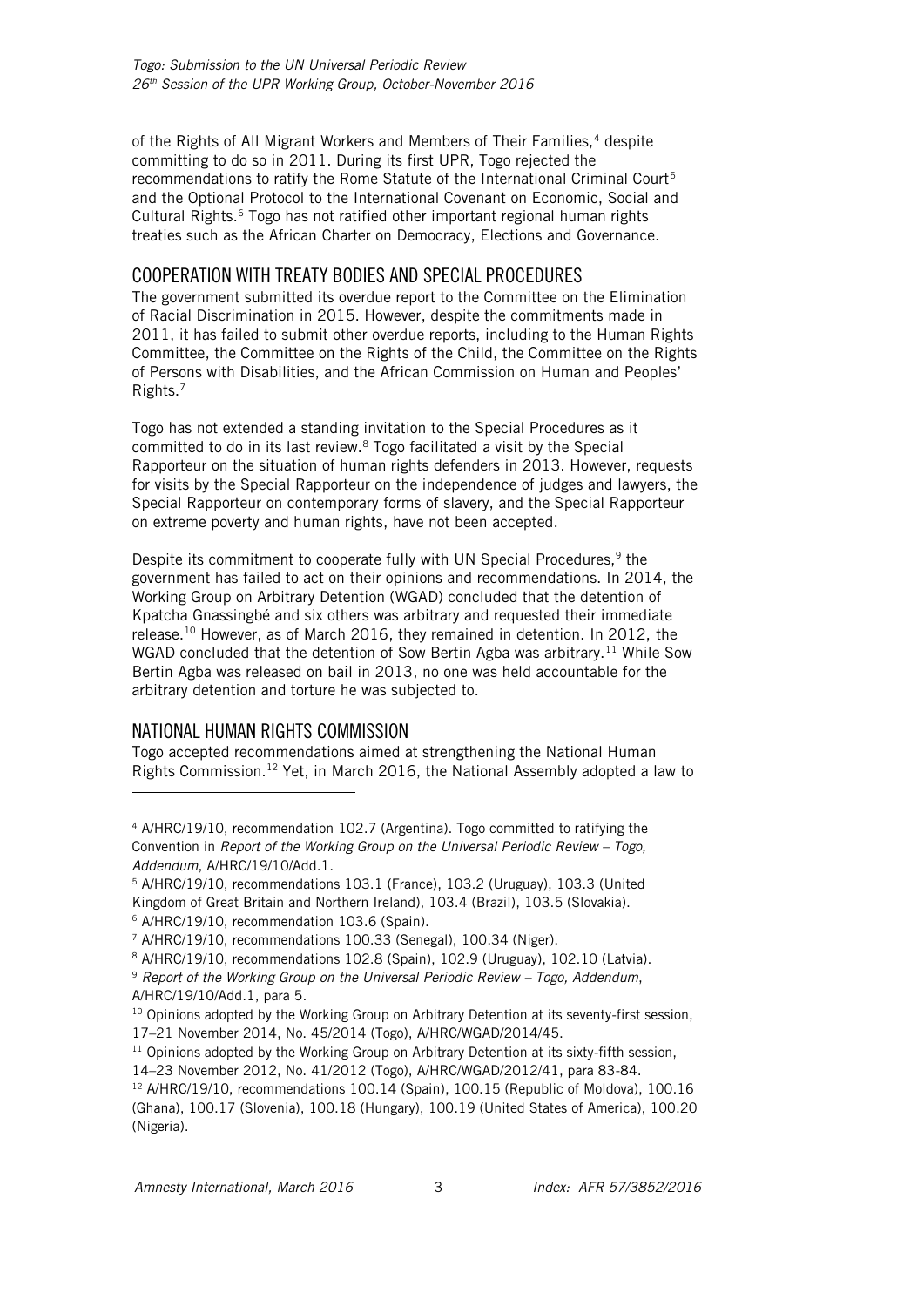enable the President of the Republic to appoint members of the Commission without parliamentary oversight, which raises serious concerns about its independence.

In 2012, the government falsified the report prepared by the Commission following its investigation into torture claims made by Kpatcha Gnassingbé and his codetainees. <sup>13</sup> In February 2012, Koffi Kounté, President of the Commission, received threats from the entourage of the Head of State after he refused to endorse the falsified report.

### <span id="page-4-0"></span>PRISON CONDITIONS

Despite the commitments made in 2011, prisons in Togo remain overcrowded and prison conditions fail to meet international human rights standards.<sup>14</sup> According to prison administration statistics for February 2016, 4,523 people were in prison in Togo, despite a total prison capacity of only 2,720 detainees. During prison visits, detainees told Amnesty International that they were not able to access adequate medical care and were only given one meal a day. According to prison administration statistics, 157 people died in detention between 2012 and 2015, mostly from preventable or curable diseases, including malaria and intestinal infections. Female detainees are not guarded by female prison officers at all times, although female guards perform certain functions, such as body searches.

### <span id="page-4-1"></span>FREEDOM OF EXPRESSION

In the 2011 review, Togo considered recommendations to protect, respect and fulfil the right to freedom of expression to be already implemented or in the process of being implemented. <sup>15</sup> Yet, as set out in the sections below, Togo has adopted laws which restrict the right to freedom of expression. For instance, the revised Criminal Code, adopted in 2015, creates a new and vaguely-worded charge of publishing, broadcasting or reproducing "false news", which carries prison terms, and which can be used to target those who express dissent. Journalists, human rights defenders and political activists continue to face reprisals for exercising their right to freedom of expression.

# <span id="page-4-2"></span>TORTURE AND OTHER ILL-TREATMENT

j

In November 2015, Togo adopted a revised Criminal Code which criminalizes torture.<sup>16</sup> However, as detailed in the sections below, its definition of torture is not in line with the definition set out in Article 1 of the Convention against Torture and Other Cruel, Inhuman or Degrading Treatment or Punishment. Amnesty International has reported cases of torture and other ill-treatment since Togo's last UPR (see also below).

<sup>&</sup>lt;sup>13</sup> Kpatcha Gnassingbé, the half-brother of President Faure Gnassingbé, and six other men were convicted in 2011 of crimes against the state and rebellion in an unfair trial. The court used forced confessions extracted under torture to convict them. In November 2014, the UN Working Group on Arbitrary Detention declared their detention to be arbitrary and requested their immediate release. In July 2013, the ECOWAS Community Court of Justice declared the Togolese state responsible for acts of torture and ordered reparations for the victims. <sup>14</sup> A/HRC/19/10, recommendations 100.54 (Benin), 100.55 (Norway), 101.8 (Canada),

<sup>101.9 (</sup>Benin), 101.10 (Norway), 101.11 (Germany).

<sup>15</sup> A/HRC/19/10, recommendations 101.15 (Ghana), 101.16 (Australia), 101.17 (Slovenia), 101.18 (United Kingdom of Great Britain and Northern Ireland).

<sup>&</sup>lt;sup>16</sup> A/HRC/19/10, recommendations 100.52 (Cape Verde), 101.4 (Mexico).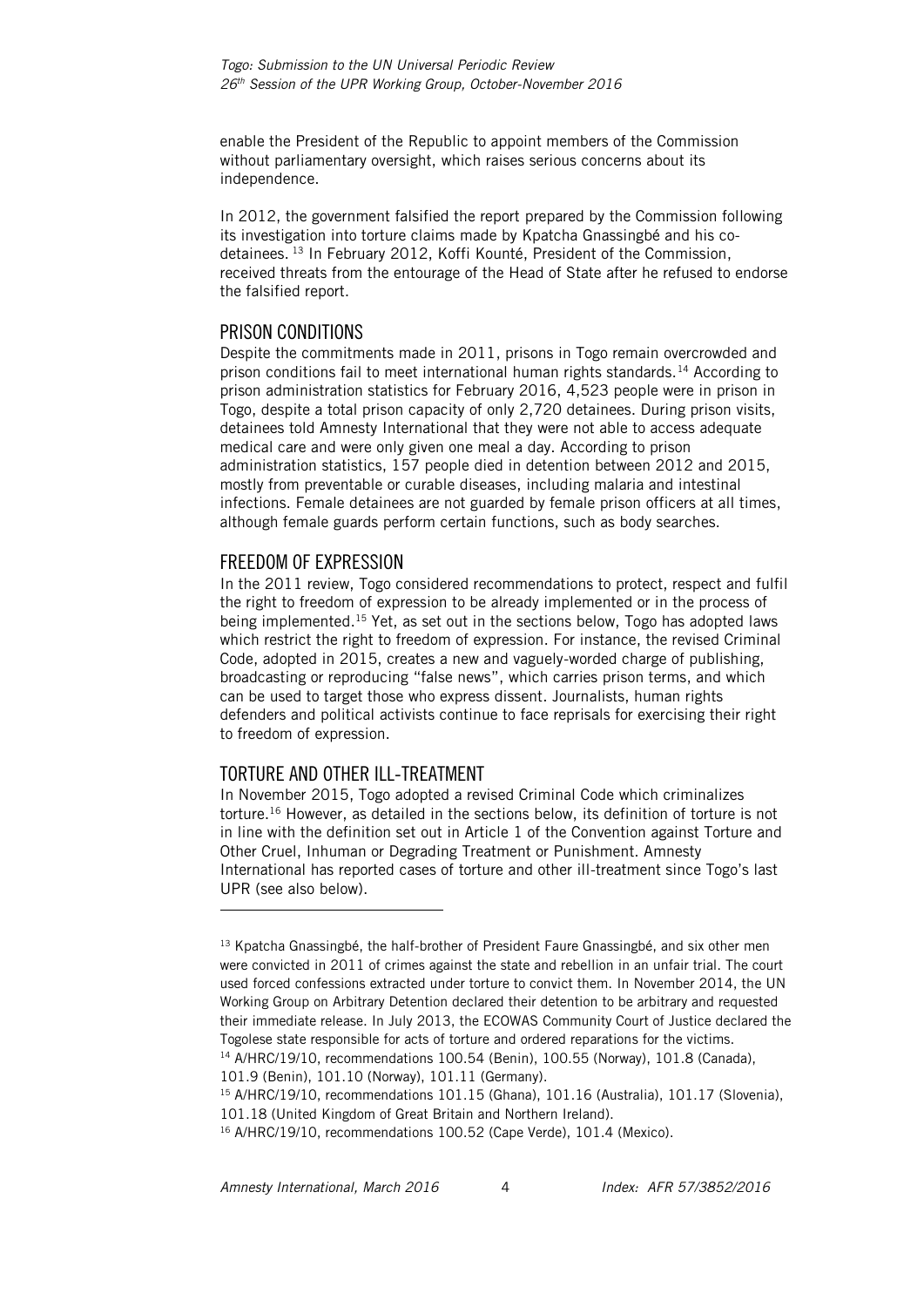In March 2016, the National Assembly adopted a law establishing a national preventive mechanism within the National Human Rights Commission. <sup>17</sup> However, the law undermines the independence of the Commission by enabling the President to appoint some of its members without parliamentary oversight, raising serious concerns about the ability of the national preventive mechanism to carry out its mandate independently. Contrary to the guidelines provided by the Subcommittee on Prevention of Torture and Other Cruel, Inhuman or Degrading Treatment or Punishment, the law fails to clarify that the national preventive mechanism should be located within a separate unit or department, with its own staff and a separate budget.

Despite its commitment at the 2011 review, Togo has not revised its Criminal Procedure Code to build in legal safeguards against torture and other ill-treatment, including ensuring that detainees have access to a lawyer promptly after being deprived of their liberty.<sup>18</sup>

# <span id="page-5-0"></span>LESBIAN, GAY, BISEXUAL, TRANSGENDER, AND INTERSEX (LGBTI) RIGHTS

Togo rejected recommendations to protect LGBTI rights during its first UPR, including to repeal the provisions of its Criminal Code which criminalize same-sex relationships and discriminate against LGBTI people.<sup>19</sup> Since the 2011 review, the situation for LGBTI persons has deteriorated. As detailed below, the revised Criminal Code not only retains provisions which criminalize consensual same-sex sexual relations, it also increases the penalties. Sexual orientation and gender identity are not included as prohibited grounds for discrimination. Since 2011, several people have been arbitrarily detained in Togo on the basis of their real or perceived sexual orientation or gender identity and expression.

### <span id="page-5-1"></span>IMPUNITY FOR HUMAN RIGHTS VIOLATIONS

Despite the commitments made in the 2011 review to tackle impunity, $20$  Togo has failed to bring suspected perpetrators of torture or unlawful killings to justice. As detailed in the sections below, this includes but is not limited to the killing of protestors during the 2005 election violence and the torture of Kpatcha Gnassingbé and his co-detainees.

# <span id="page-5-2"></span>**THE NATIONAL HUMAN RIGHTS FRAMEWORK**

Since 2011, Togo adopted legislation which addresses some human rights issues, while creating other areas of concern, particularly with regard to the right to freedom of peaceful assembly, the use of force, the right to freedom of expression,

-

<sup>&</sup>lt;sup>17</sup> A/HRC/19/10, recommendations 100.21 (France) and 100.23 (Benin).

<sup>18</sup> A/HRC/19/10, recommendation 100.53 (Chile).

<sup>19</sup> A/HRC/19/10, recommendations 103.7 (Canada), 103.8 (Argentina), 103.9 (Australia),

<sup>103.10 (</sup>Brazil) -103.11 (Spain). See Criminal Code (2008), article 88.

<sup>20</sup> A/HRC/19/10, recommendations 100.50 (Slovenia), 100.51 (Slovakia), 101.5 (Norway), 101.6 (Germany).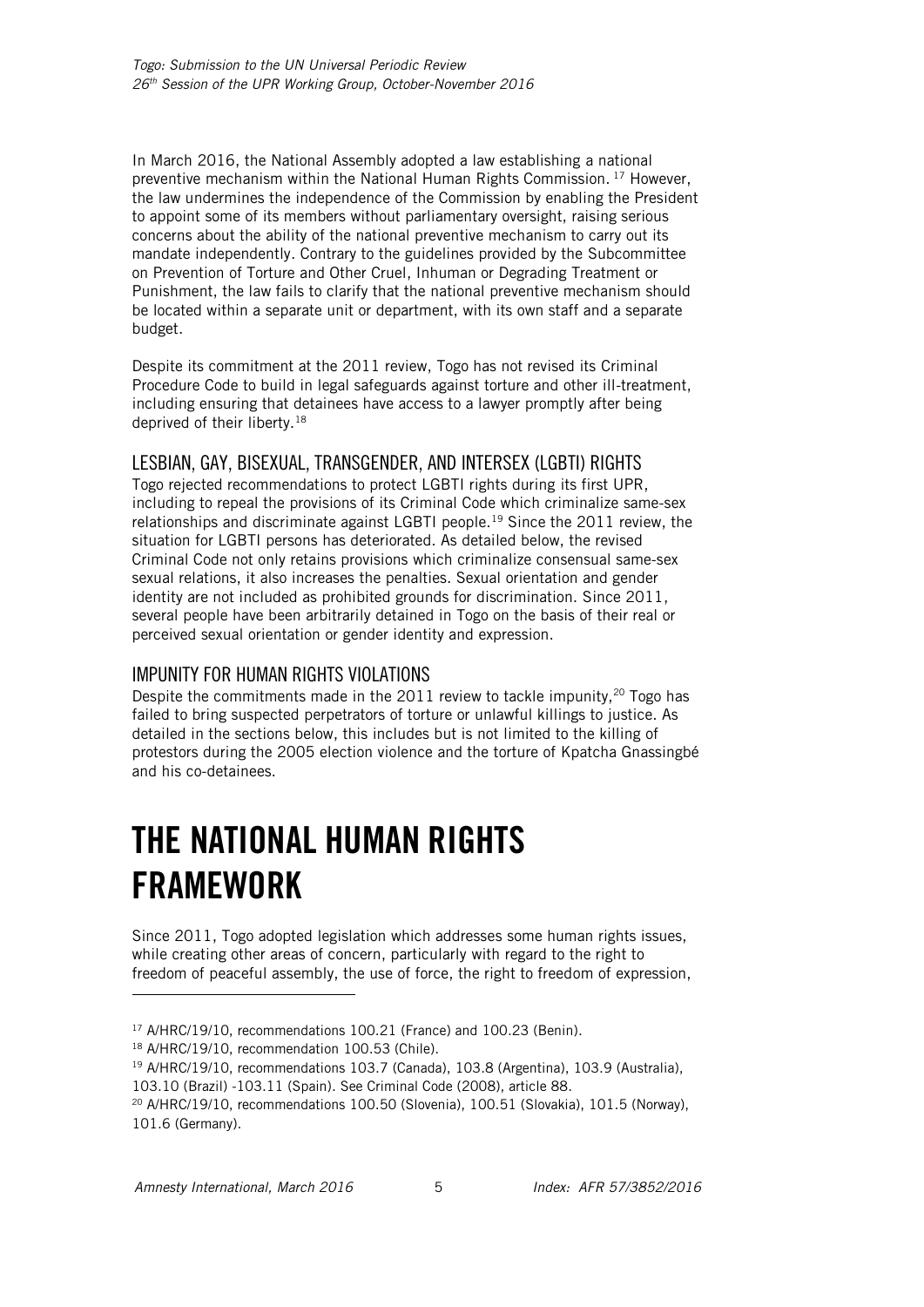the right to physical integrity, and LGBTI rights.

### <span id="page-6-0"></span>FREEDOM OF ASSEMBLY AND USE OF FORCE

A law adopted in May 2011 establishes the conditions for the exercise of the right to freedom of peaceful assembly. It significantly improves the legal framework governing assemblies, including by setting a requirement of notification rather than authorization and by providing exceptions for spontaneous assemblies. However, it also places impermissible restrictions on the right to peaceful assembly, including by not clarifying that the notification requirement is subject to the principle of proportionality and for large meetings only or those which affect traffic. It also fails to clarify that when restrictions are necessary to protect public order, the authorities have a duty to consider the least restrictive measures available before prohibiting assemblies. The law also provides for a blanket ban on assemblies held before 6am and after 10pm.<sup>21</sup>

The revised Criminal Code, adopted in November 2015, further restricts the right to freedom of peaceful assembly. It criminalizes the participation and organization of assemblies which have not been subject to the necessary administrative formalities, independently of the size of the assembly, with sentences ranging from a fine of CFA 50,000 to five years' imprisonment if violence occurs.<sup>22</sup> It holds the organizers and peaceful demonstrators responsible for any violent or criminal behaviour by other protestors and liable for any corporal or material damage caused.<sup>23</sup>

In March 2013, the government adopted a decree on maintaining and restoring public order which defines the legal framework regarding the use of force. While it clarifies that maintaining or restoring public order falls under civilian authority and that the use of force should be preceded by warnings, $24$  the decree falls short of international law and standards. For example, it does not contain a clear stipulation that the security forces pursuing a lawful law enforcement objective should use nonviolent means where at all possible. Rather it expressly provides that the security forces may use force and firearms for unlawful objectives, such defending the premises or goods.<sup>25</sup> It also fails to provide for reporting requirements when such force is used.

Under Togolese law, there is no independent oversight body mandated to investigate serious incidents involving the use of force by the security forces, in order to establish individual and command responsibility, as well as institutional failures and deficiencies.

### <span id="page-6-1"></span>FREEDOM OF EXPRESSION

l

The Togolese legal framework has become more restrictive following legislative changes in 2013 and 2015 and now contains provisions which violate the right to

 $21$  Loi N°2011-010 du 16 mai 2011 fixant les conditions d'exercice de la liberté de réunion et de manifestation pacifiques publiques, article 17.

<sup>22</sup> Loi N° 2015-010 du 24 novembre 2015 portant nouveau code pénal, articles 539, 540 and 541.

<sup>&</sup>lt;sup>23</sup> Loi N° 2015-010 du 24 novembre 2015 portant nouveau code pénal, article 542.

<sup>24</sup> Décret N°2013 – 013 / PR du 6 mars 2013 portant réglementation du maintien et du rétablissement de l'ordre public, article 3.

<sup>25</sup> Décret N°2013 – 013 / PR du 6 mars 2013 portant réglementation du maintien et du rétablissement de l'ordre public, article 32.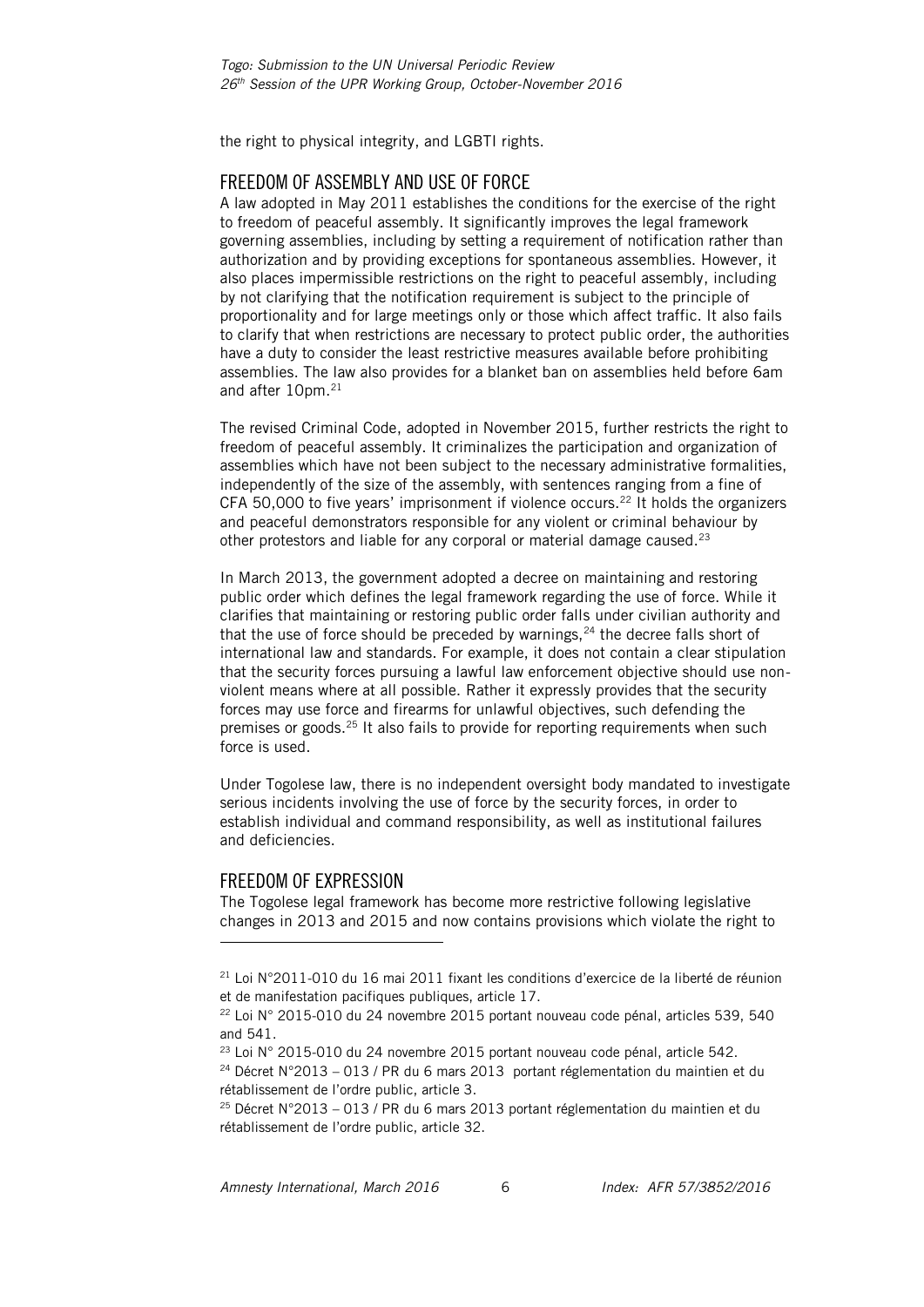freedom of expression.

The Press and Communication Code, adopted in 1998, already criminalizes offending public officials, including with drawings, as well as broadcasting and publishing information "at variance with reality", defamation (including against public officials) and incitement to commit crimes or offences. These charges are vaguely worded and are used to repress dissent.

The revised Criminal Code, adopted in November 2015, introduces new crimes and harsher punishments. Punishments for defamation have been increased to up to four years' imprisonment and fines up to CFA 4 million for repeated offences,<sup>26</sup> while offending public officials carries penalties of up to 6months' imprisonment and fines of up to CFA 2 million.<sup>27</sup> The revised Code creates a new and ill-defined charge of publishing, broadcasting or reproducing "false news", allowing the imposition of prison terms of up to five years. <sup>28</sup> The revised Code criminalizes uttering seditious chants in public spaces or assemblies, with penalties of up to two months' imprisonment and fines of up to CFA 1 million.<sup>29</sup> It also creates terrorismrelated charges which are vaguely worded, including for financing terrorism,<sup>30</sup> publishing messages inciting terrorism, $31$  and contributing to the commission of a terrorist act. <sup>32</sup> All of these charges could be used to target persons who express dissent and their relatives.

In February 2013, the National Assembly passed a law granting the High Authority for Audiovisual and Communications discretionary powers to impose sanctions on the media without recourse to the courts, prompting protests by journalist associations. The Constitutional Court ruled one month later that six of the articles of this law were unconstitutional.

### <span id="page-7-0"></span>TORTURE AND OTHER ILL-TREATMENT

-

In a major human rights development in Togolese law "torture, cruel and inhuman treatment or punishment", and "degrading treatment" have been criminalized in the revised Criminal Code. However, there are inconsistencies in how these terms are defined in the Code<sup>33</sup> and the definitions are not in line with the Convention

 $26$  Loi N° 2015-010 du 24 novembre 2015 portant nouveau code pénal, articles 290 – 296.  $27$  Loi N° 2015-010 du 24 novembre 2015 portant nouveau code pénal, article 301 – 302. <sup>28</sup> Loi N° 2015-010 du 24 novembre 2015 portant nouveau code pénal, article 665. <sup>29</sup> Loi N° 2015-010 du 24 novembre 2015 portant nouveau code pénal, article 552. <sup>30</sup> Loi N° 2015-010 du 24 novembre 2015 portant nouveau code pénal, article 739. <sup>31</sup> Loi N° 2015-010 du 24 novembre 2015 portant nouveau code pénal, article 747. <sup>32</sup> Loi N° 2015-010 du 24 novembre 2015 portant nouveau code pénal, article 750. 33 The Criminal Code contains two distinct definitions of torture: one in article 150 and another in article 198. Article 150 defines torture as: "le fait d'infliger intentionnellement une douleur ou des souffrances aigües, physiques ou mentales, à une personne se trouvant sous sa garde ou sous contrôle. L'acceptation de ce terme ne s'étend pas à la douleur ou aux souffrances résultant uniquement de sanctions légales, inhérentes à ces sanctions ou occasionnées par elles. » Article 198, which is the closest to the definition set out in CAT defines torture as : « tout acte par lequel une douleur ou des souffrances aigües, physiques ou mentales, sont intentionnellement infligées à une personne aux fins notamment d'obtenir d'elle ou d'une tierce personne des renseignements ou des aveux, de la punir d'un acte qu'elle ou une tierce personne a commis ou est soupçonnée d'avoir commis, de l'intimider ou de faire pression sur elle, ou d'intimider ou de faire pression sur une tierce personne, ou pour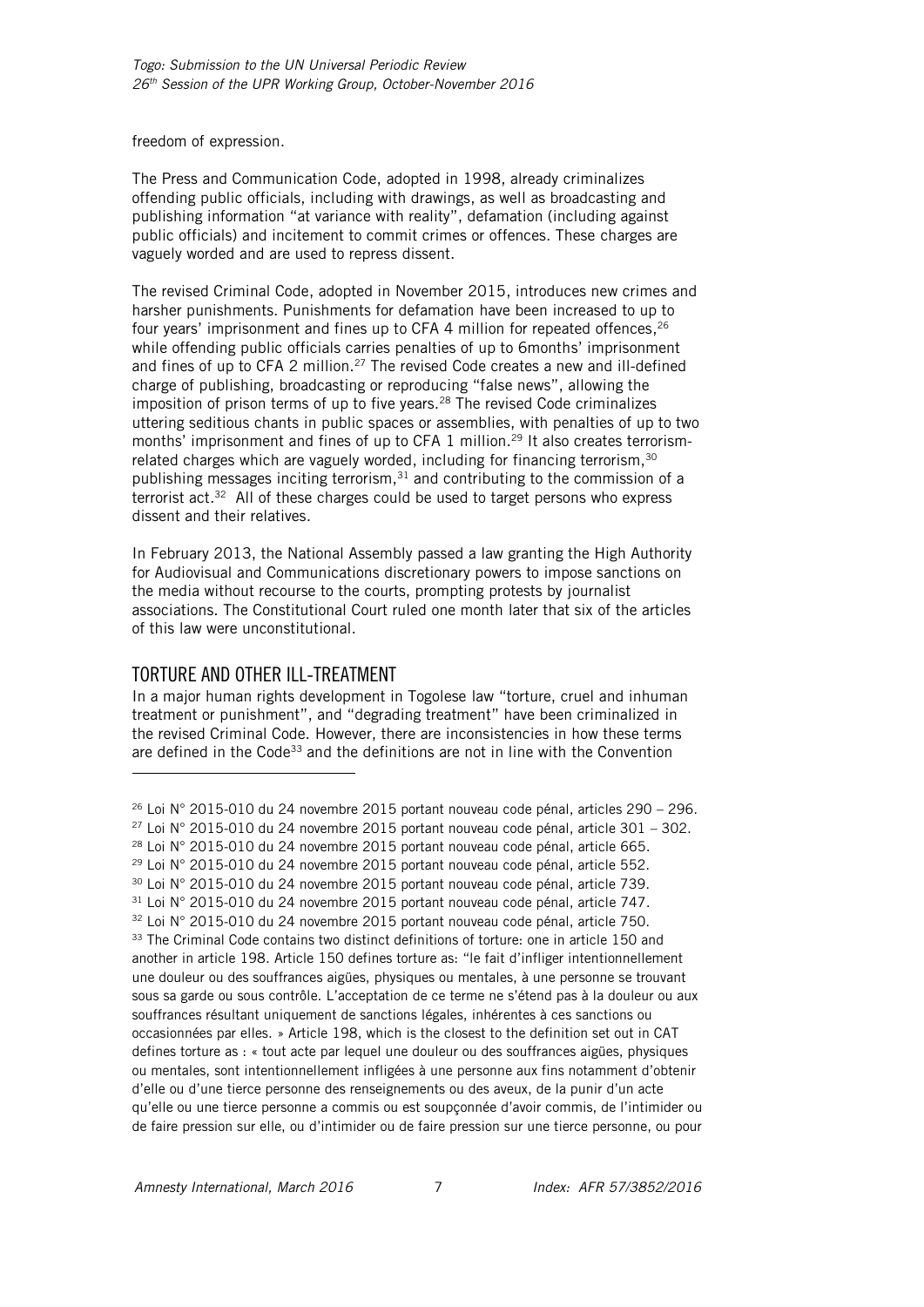against Torture and Other Cruel, Inhuman or Degrading Treatment or Punishment (CAT).

For instance, "torture" as defined in Article 198 leaves out the part of the CAT definition which refers to pain or suffering "inflicted by or at the instigation of or with the consent or acquiescence of a public official or other person acting in an official capacity". <sup>34</sup> This omission could be used by the state to avoid responsibility, particularly in the case of instigation, consent or acquiescence to torture. The revised Criminal Code also fails to establish the non-applicability of statutory limitations to the crime of torture. As a criminal offence, the statute of limitation for torture is set to 25 years.<sup>35</sup>

The definitions of "cruel and inhuman treatment or punishment", and "degrading treatment" restrict the scope of application of the charges to acts causing "grave mental or physical suffering" or "humiliation or grave debasement",<sup>36</sup> instead of interpreting these terms so as to extend the widest possible protection against abuses.

### <span id="page-8-0"></span>LESBIAN, GAY, BISEXUAL, TRANSGENDER, AND INTERSEX (LGBTI) RIGHTS

The revised Criminal Code retains provisions which criminalize same-sex relationships and discriminate against LGBTI persons. It raises the applicable penalty to up to three years' imprisonment and/or a fine of up to CFA 3 million.<sup>37</sup>

The revised Criminal Code also criminalizes the incitement to gross indecency which, under the Code, includes sexual relations between consenting adults of the same sex, with a prison term of up to two years and/or a fine of up to CFA 2 million.<sup>38</sup> This provision could be used to target people because of their real or perceived sexual orientation or gender identity and expression or human rights defenders who provide guidance to LGBTI individuals in Togo.

# <span id="page-8-1"></span>**THE HUMAN RIGHTS SITUATION ON THE GROUND**

<span id="page-8-2"></span>CLAMPDOWN ON FREEDOM OF ASSEMBLY AND EXCESSIVE USE OF FORCE Peaceful assemblies organized by political parties or human rights defenders are

tout autre motif fondé sur une forme de discrimination quelle qu'elle soit. Ce terme ne s'étend pas à la douleur ou aux souffrances résultant uniquement de sanctions légitimes, inhérentes à ces sanctions ou occasionnées par elles. »

<sup>34</sup> Convention against Torture and Other Cruel, Inhuman or Degrading Treatment or Punishment, General Assembly resolution 39/46, 10 December 1984, art. 1.

<sup>35</sup> Loi N° 2015-010 du 24 novembre 2015 portant nouveau code pénal, article 105.

<sup>36</sup> Loi N° 2015-010 du 24 novembre 2015 portant nouveau code pénal, article 201 and 203.

<sup>37</sup> Loi N° 2015-010 du 24 novembre 2015 portant nouveau code pénal, articles 392-393. In the previous version of the Criminal Code, the penalty was maximum three-years' imprisonment and a fee of maximum CFA 500 000.

<sup>38</sup> Loi N° 2015-010 du 24 novembre 2015 portant nouveau code pénal, article 394.

*Amnesty International, March 2016* 8 *Index: AFR 57/3852/2016*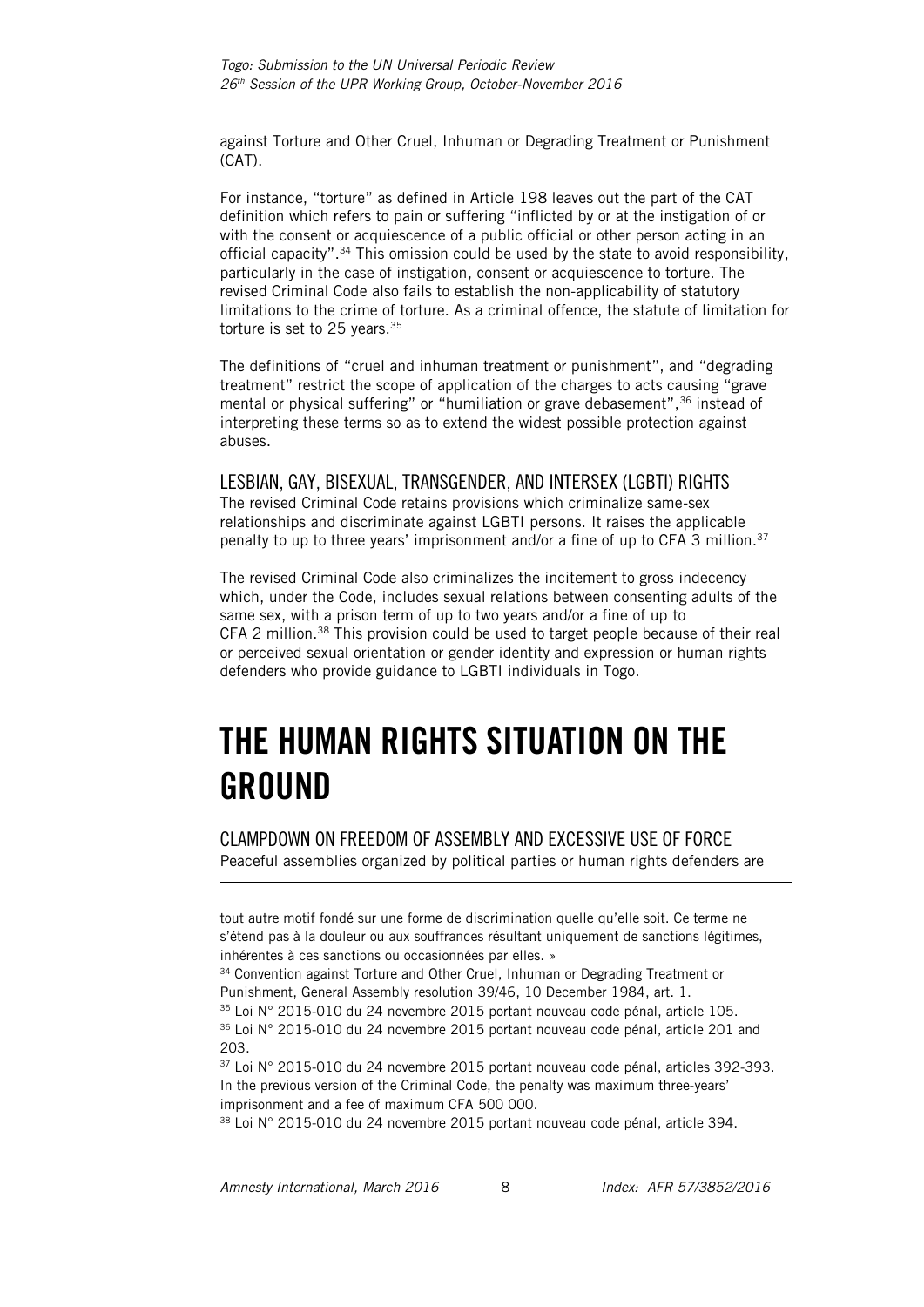often arbitrarily banned and dispersed by the police, gendarmerie or the armed forces while using excessive force. Those who are perceived to be the organizers of such protests often face reprisals and arbitrary arrests.

- In November 2015, the security forces killed seven people and wounded at least 117 others, including pregnant women and children, in Mango in northern Togo, during demonstrations against plans to create a nature reserve in the area. A policeman was killed on 26 November in clashes with protesters who resorted to violence after the security forces opened fire on peaceful demonstrators. As of March 2016, five men remain in prolonged detention in relation to these protests, including four who organized the demonstrations, even though they claim that they did not advocate violence. No members of the security forces have been held to account for the killing or wounding of the protesters, by-standers or their relatives.<sup>39</sup>
- On 20 August 2015, the security forces used tear gas to disperse a peaceful demonstration in Lomé of 100 people protesting against the rise of the cost of living. The gendarmerie arbitrarily arrested the three organizers, including Kao Atcholi, a human rights defender leading the Association of Victims of Torture in Togo (ASVITTO). They were detained for a day and then released without charge.<sup>40</sup>
- Gendarmes and the military fired live bullets at protesters on 25 March 2015 at a rally in the city of Gléi, 160km north of Lomé. At least 30 people, including a woman and a child, were wounded and at least one person died as a result the injuries he sustained. Gendarmes and soldiers charged at a crowd of 100 students, shooting live bullets and hitting them with batons. The students had gathered spontaneously to protest against exams being held despite the academic curriculum having been disrupted by protests throughout the year. No members of the security forces have been brought to court for wounding the protesters and by-standers.<sup>41</sup>

### <span id="page-9-0"></span>RESTRICTIONS ON FREEDOM OF EXPRESSION

The authorities continue to curtail freedom of expression and to target journalists, human rights defenders and political activists who express dissent, particularly those perceived to undermine the interests of members of the government or the security forces.

• In August 2015, Zeus Aziadouvo, a journalist who produced a documentary on prison conditions in Lomé, and Luc Abaki, director of private TV station *La Chaîne du Futur* which broadcast the documentary, were repeatedly summoned for questioning and asked to reveal their sources, including at

-

<sup>39</sup> For more information, see: Amnesty International, *Togo: Les forces de sécurité ont tiré à bout portant sur des manifestants non armés à Mango*, available at :

<sup>&</sup>lt;https://www.amnesty.org/en/countries/africa/togo/report-togo/>

<sup>40</sup> For more information, see: Amnesty International, *Annual report 2015-16* (AI Index, POL 10/2552/2016).

<sup>41</sup> For more information, see: Amnesty International, *Togo: Authorities must guarantee the right to demonstrate before the elections*, available on:

<sup>&</sup>lt;https://www.amnesty.org/en/latest/news/2015/04/togo-authorities-must-guarantee-the-rightto-demonstrate-before-the-elections/>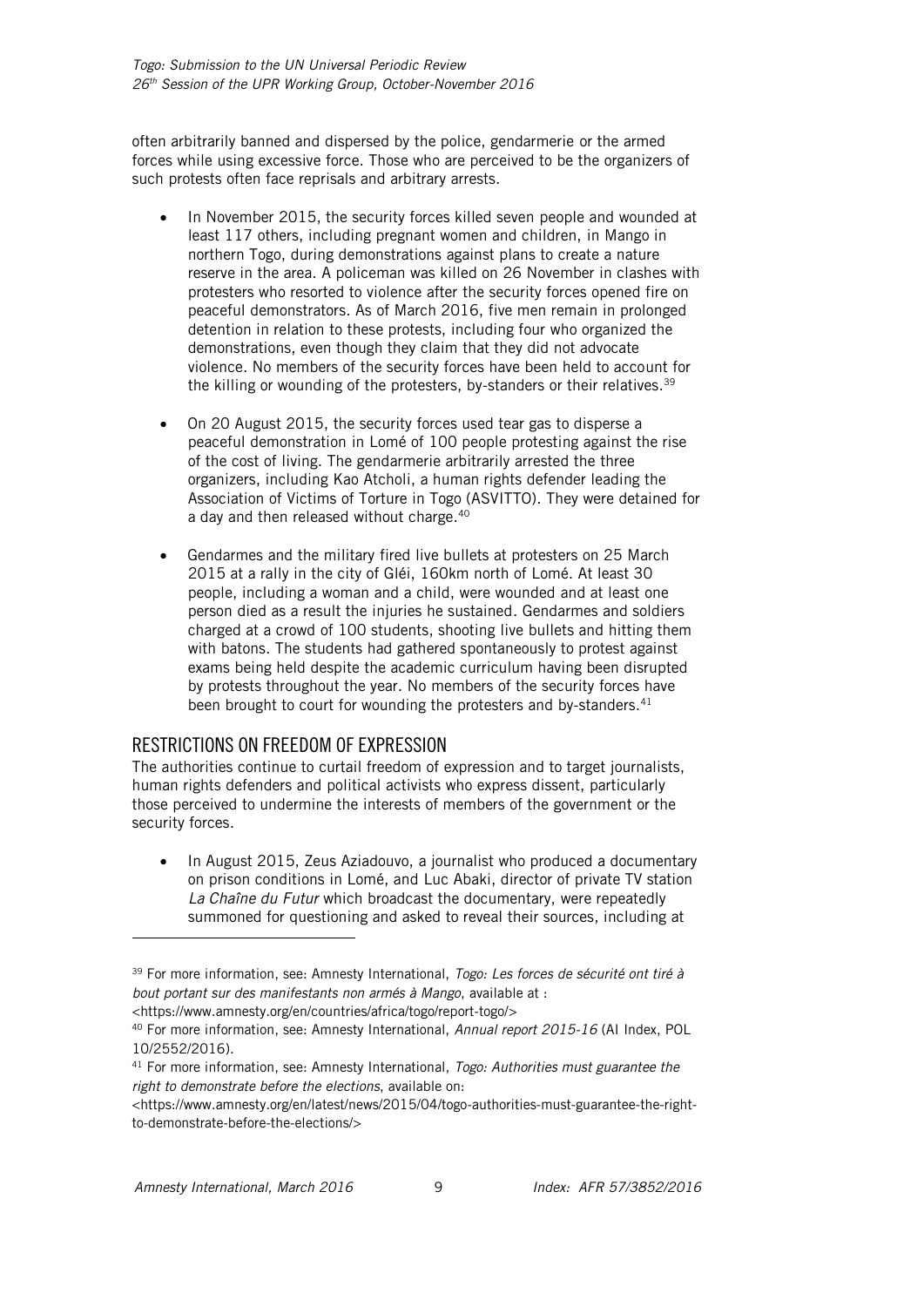the headquarters of the Research and Investigation Services and at the High Authority for Audiovisual and Communications on 18 and 26 August. 42

- In September 2013, Amah Olivier, President of *Association des Victimes de la Torture au Togo* (Association of Victims of Torture in Togo, ASVITTO), was arrested and charged with incitement to rebellion for speaking about the crackdown on demonstrations. He was released in February 2014 and fled the country fearing for his safety. 43
- In August 2013, the authorities shut down *Radio Légende FM* a month after the High Authority for Audiovisual and Communications suspended the radio station on the grounds that it broadcast false information in the context of the legislative elections. 44
- In October 2012, the security forces attacked Justin Anani, a journalist affiliated with the International Federation of Journalists, while he was covering a protest organized by the *Collectif Sauvons le Togo* (Save Togo, CST) movement, which was dispersed by force by law enforcement agents.<sup>45</sup>
- In February 2012, Koffi Kounté, President of the National Human Rights Commission, received threats from the entourage of the Head of State after he refused to endorse a report known to have been falsified by the government. Fearing reprisals, Koffi Kounté took refuge in France.<sup>46</sup>

# <span id="page-10-0"></span>TORTURE AND OTHER ILL-TREATMENT

Torture and other ill-treatment are regularly used by the security forces at the time of arrest and during pre-trial detention to extract confessions or implicate defendants.

 Several men arrested during protests in Mango in November 2015 were subjected to ill-treatment, including beatings with belts, batons and rifle butts at the time of their arrest and during transfers to different detention centres, causing open wounds on their backs, legs and hands. They were asked to sign statements which they did not understand. No one has been

<sup>42</sup> For more information, see: Amnesty International, *Annual report 2015-16* (AI Index, POL10/2552/2016), available at:

<sup>&</sup>lt;https://www.amnesty.org/en/documents/pol10/2552/2016/en/>

<sup>43</sup> For more information, see: Amnesty International, *Annual report 2014-15* (AI Index, POL10/0001/2015), available at:

<sup>&</sup>lt;https://www.amnesty.org/en/documents/pol10/0001/2015/en/>

<sup>44</sup> For more information, see: Amnesty International*, Annual report 2014-15* (AI Index, POL10/0001/2015/), available at:

<sup>&</sup>lt;https://www.amnesty.org/en/documents/pol10/0001/2015/en/>

<sup>45</sup> For more information, see: Amnesty International, *Annual report 2013* (AI Index, POL10/001/2013) , available at:

<sup>&</sup>lt;https://www.amnesty.org/en/documents/pol10/001/2013/en/>

<sup>46</sup> For more information, see: Amnesty International, *Annual report 2013* (AI Index,

POL10/001/2013) , available at:

<sup>&</sup>lt;https://www.amnesty.org/en/documents/pol10/001/2013/en/>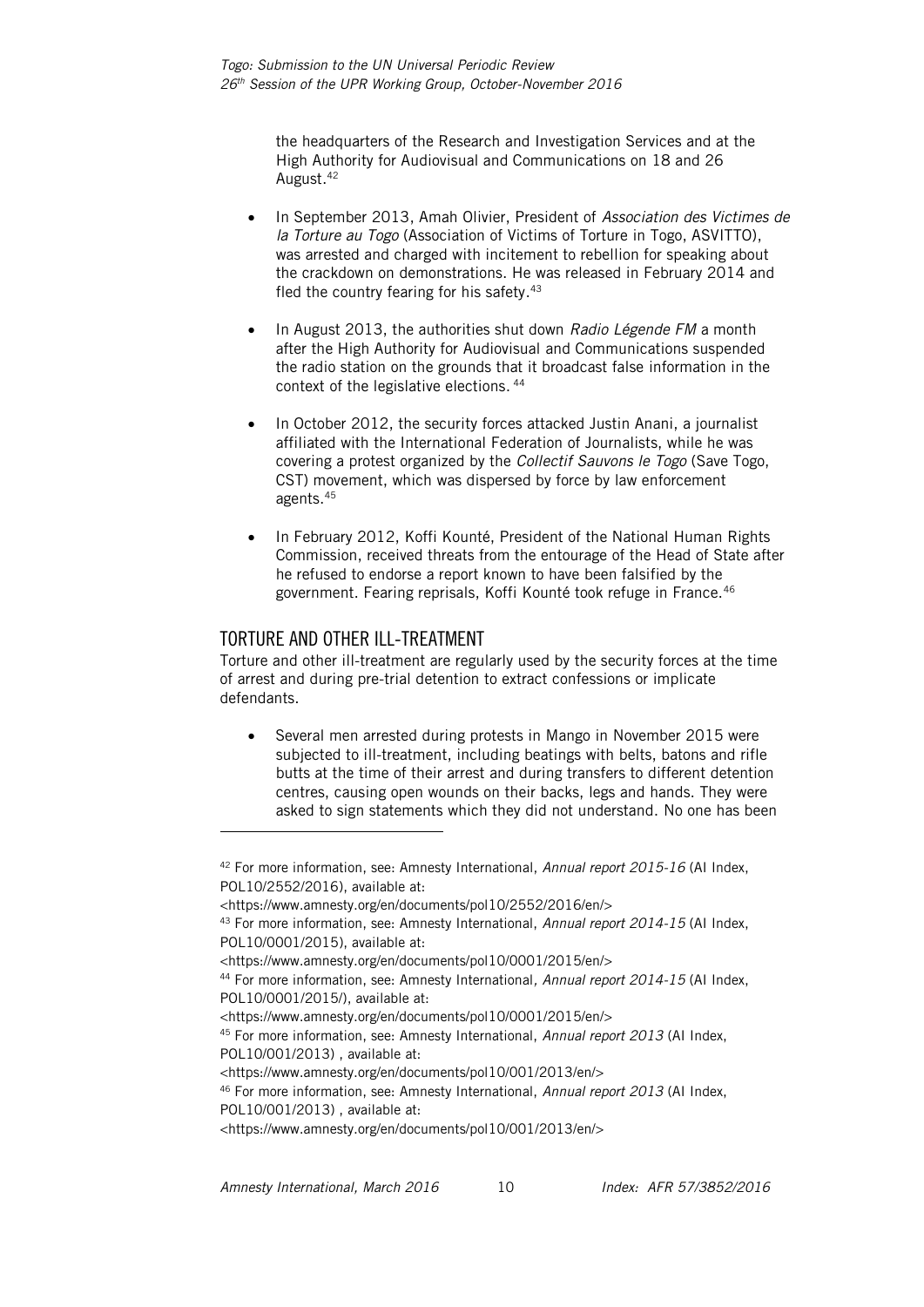held accountable for the ill-treatment they suffered. <sup>47</sup>

- Mohamed Loum was arrested in January 2013 in relation to the fires which destroyed the markets in Lomé and Kara and beaten and subjected to water-boarding while in the custody of the gendarmerie. He was also subjected to prolonged restraint in handcuffs, often lasting 24 hours, and denied food and water. No one has been held accountable for the torture he suffered. 48
- In April 2012, four students, three of whom were members of the National Union of Togolese Pupils and Students, were ill-treated during their arrest and detention in the civil prison of Kara. They were charged with "incitement to rebellion" for organizing a meeting to discuss the government's promise to allocate scholarships, but were released without trial one month later. No one was held accountable for the ill-treatment they suffered.<sup>49</sup>

### <span id="page-11-0"></span>LESBIAN, GAY, BISEXUAL, TRANSGENDER, AND INTERSEX (LGBTI) RIGHTS

LGBTI people face harassment and arbitrary detention by the security forces on the basis of their real or perceived sexual orientation or gender identity and expression.

- A gay man who was returning home from a party wearing female clothing was arrested by two police officers in 2014 and detained without charge for five days in a police station.<sup>50</sup> The police officers asked him to take off all his clothes in order to confirm his gender. They took videos and photographs and threatened to leak them to the press if he did not comply with their instructions. He was told he was in detention to "teach him a lesson". The police officers insulted him and repeatedly asked him to put on make-up and dance in his dress in front of other detainees and police officers. His family and a local human rights group were able to visit him on the third day of his detention, but he did not have access to a lawyer. He was released without charge after five days. No one has been held accountable for the ill-treatment he was subjected to.
- A gay man returning home in female clothing from a friend's house was stopped by two members of the security forces and asked to produce identification.<sup>51</sup> Concerned that he would be arrested on the basis of his sexual orientation if the security forces found out he was a man, he responded he did not have his identification paper with him. The two officers escorted him home on a motorbike and, on the way, one of them

-

<sup>47</sup> For more information, see: Amnesty International, *Togo: Les forces de sécurité ont tiré à bout portant sur des manifestants non armés à Mango*, available at : <https://www.amnesty.org/en/countries/africa/togo/report-togo/>

<sup>48</sup> For more information, see: Amnesty International, *Annual report 2014-15* (AI Index, POL 10/0001/2015/).

<sup>49</sup> For more information, see: Amnesty International*, Annual report 2013* (AI Index, POL 10/001/2013).

 $50$  The details of this case, including names, dates and places are withheld for security reasons.

 $51$  The details of this case, including names, dates and places are withheld for security reasons.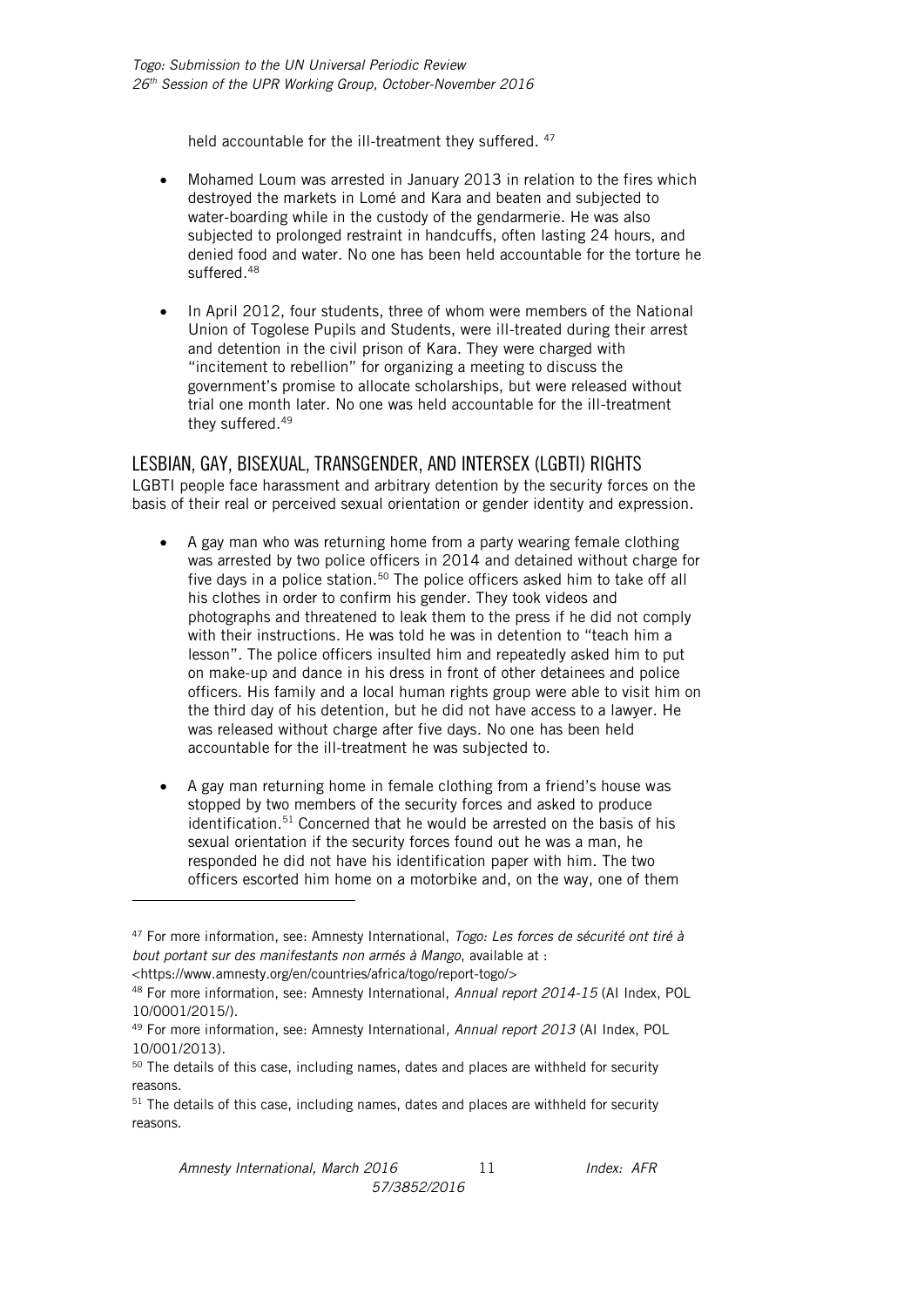attempted to touch his breasts and genitals. When they arrived at his family home, his family told the officers about his gender. The officers slapped him in the face and took photos as they asked him to undress in front of his relatives. They threatened the family that they would arrest him if they did not give them money. They took CFA 60,000, his handbag which contained a phone and some cash, and then left. No one was held accountable for the ill-treatment he was subjected to.

LGBTI rights activists often experience difficulties in registering their organizations. In at least such one case, officers of the Ministry of Territorial Administration refused to deliver registration certificates when they considered that the mandate of the organization as set out in the registration form "challenged cultural and social norms".<sup>52</sup>

### <span id="page-12-0"></span>IMPUNITY FOR HUMAN RIGHTS VIOLATIONS

A climate of impunity for human rights violations persists. Officers of the police force, the gendarmerie and the armed forces regularly commit human rights violations with few repercussions.

- In July 2013, the Economic Community of West African States (ECOWAS) Community Court of Justice ruled that the Togolese government was responsible for acts of torture inflicted on Kpatcha Gnassingbé and his codetainees and ordered reparations for the victims. The seven men received part of the financial compensation, but remain in arbitrary detention as of March 2016. No one has been brought to court for the torture they were subjected to.
- More than ten years after nearly 500 people died during political violence in the context of the presidential election on 24 April 2005, the authorities have taken no steps to identify those suspected of criminal responsibility for the deaths. Of the 72 complaints filed by the victims' families with the courts in Atakpamé, Amlamé and Lomé, none are known to have led to a successful prosecution.

The authorities maintain that disciplinary measures are taken against members of the security forces who commit human rights violations. However, the lack of transparency of the disciplinary process makes it impossible to determine who has been sanctioned, on what grounds, and whether the sanction was commensurate with the seriousness of the offence committed. In practice, the disciplinary process constitutes an obstacle to justice as the decision to open a judicial process depends on the conclusion of the disciplinary council.

Of the human rights violations documented in this document, only one case has led to a successful prosecution, with a light sentence being handed down.

 In April 2013, two people were killed when the security forces shot live bullets at a crowd of protesters in the northern town of Dapaong. One of the

 $52$  The details of this case, including names, dates and places are withheld for security reasons.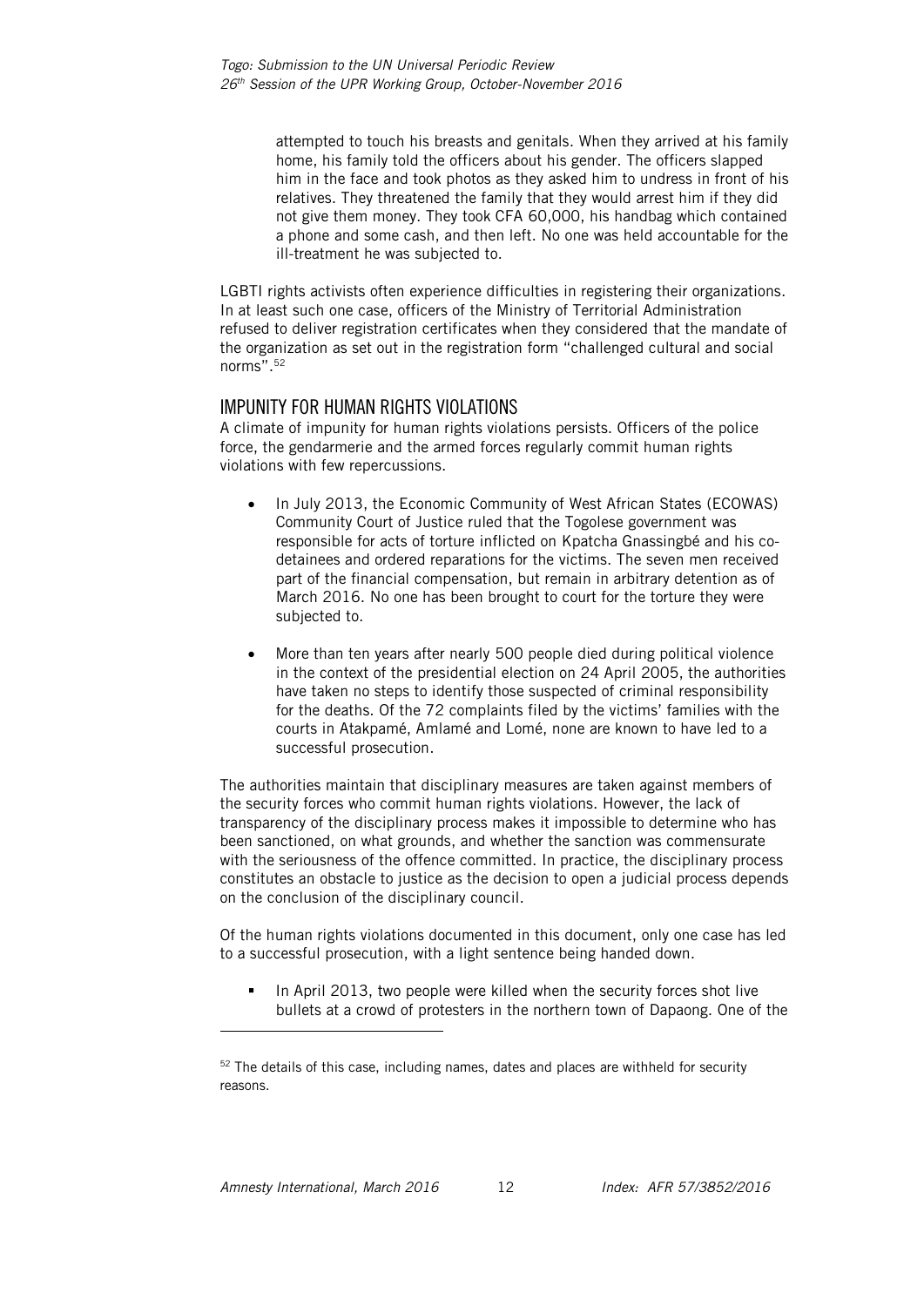victims, Anselme Sinandare Gounyanoua, was only 12 years old. <sup>53</sup> In June 2015, a police officer was found guilty of manslaughter and sentenced to a 36-month's imprisonment with a 10 months' suspended sentence. The Court ordered the government to pay the family of the victim CFA 10 million as compensation. However, the decision failed to establish full accountability at all relevant levels. The Court granted the accused extenuating circumstances as the security forces were facing "furious protestors", without demonstrating that the conditions to use firearms were met. Furthermore, it failed to hold the superior officers and the command hierarchy accountable for breaches of national and international standards on the use of force, despite acknowledging that the police used assault rifles, shot live ammunition and threw rocks at protesters in an operation to maintain public order.

# <span id="page-13-0"></span>**RECOMMENDATIONS FOR ACTION BY THE STATE UNDER REVIEW**

#### **Amnesty International calls on the government of Togo to:**

*International human rights instruments*

 Ratify the African Charter on Democracy, Elections and Governance; the Rome Statute of the International Criminal Court; the International Convention on the Protection of the Rights of All Migrant Workers and Members of Their Families; the Optional Protocol to the Convention on the Elimination of All Forms of Discrimination against Women; and the Optional Protocol to the International Covenant on Economic, Social and Cultural Rights.

*Cooperation with the UN treaty bodies and Special Procedures*

- Submit all overdue reports to the Human Rights Committee, the Committee on the Rights of the Child, the Committee on the Rights of Persons with Disabilities, and the African Commission on Human and Peoples' Rights;
- Extend a standing invitation to the UN Special Procedures, and facilitate visits to Togo by the Working Group on Arbitrary Detention; the Special Rapporteur on the rights to freedom of peaceful assembly and of association; the Special Rapporteur on the promotion of truth, justice, reparation and guarantees of non-recurrence; and the Special Rapporteur on the independence of judges and lawyers;
- **Fully and effectively implement recommendations by the UN treaty bodies** and Special Procedures, including releasing Kpatcha Gnassingbé and his co-detainees, as requested by the Working Group on Arbitrary Detention.

*National Human Rights Commission* 

-

Adopt measures to guarantee appropriate financial resources, full

<https://www.amnesty.org/en/documents/pol10/0001/2015/en/>

<sup>53</sup> For more information, see: Amnesty International, *Annual report 2014-15* (AI Index, POL10/0001/2015), available at: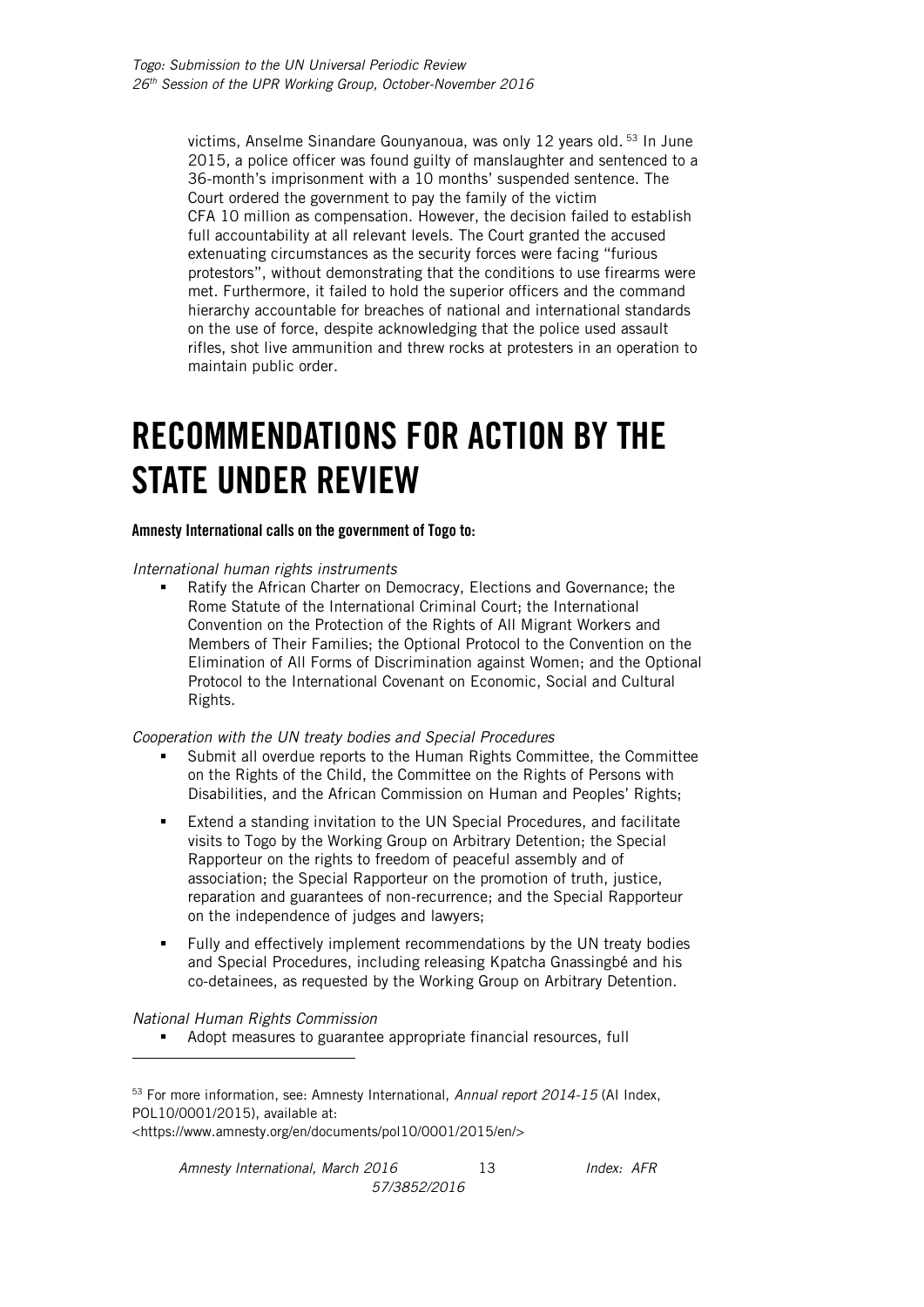independence, and impartiality of the National Human Rights Commission, as Togo had accepted to do in the 2011 UPR, including by amending the law adopted in March 2016, which enables the President of the Republic to appoint members of the Commission, to ensure that the nomination process is transparent and subject to independent oversight;

- Promptly, thoroughly and impartially investigate the allegations that the government falsified the report of the National Human Rights Commission in 2012 in relation to the case of Kpatcha Gnassingbé and his codetainees, and hold anyone suspected of having falsified the report to account and take appropriate measures to guarantee non-recurrence;
- Promptly, thoroughly and impartially investigate the threats against the President of the National Human Rights Commission in 2012 and bring anyone suspected to be responsible to justice in a fair trial;
- Ensure the findings of the National Human Rights Commission are made available to the public.

#### *Prison conditions*

- Develop and implement a strategy to reduce prison overcrowding, as Togo had accepted to do in the 2011 UPR, particularly by substituting detention with non-custodial measures;
- **Ensure that all persons deprived of liberty are held in humane conditions,** including in line with the UN Basic Principles for the Treatment of Prisoners and the Standard Minimum Rules for the Treatment of Prisoners and the Rules for the Treatment of Women Prisoners and Non-custodial Measures for Women Offenders, as Togo had accepted to do in the 2011 UPR, particularly by ensuring that all detainees have access to sufficient food and drinkable water, adequate sanitary facilities and medical treatment.

#### *Freedom of assembly and use of force*

- Prohibit the deployment of military armed forces in public order situations;
- **Provide the security forces with sufficient resources to police large scale or** hostile demonstrations and counter-demonstrations and effective training in the appropriate and differentiated use of force and weapons, including antiriot equipment;
- Amend laws regulating the use of force, particularly Decree N° 2013–013 on maintaining and restoring public order, to bring them in line with international standards, such as the Basic Principles on the Use of Force and Firearms by Law Enforcement Officials, including by revising the legal basis for the use of force and establishing clear rules for the use of force by the security forces in the context of policing demonstrations;
- Ensure arbitrary or abusive use of force and firearms by law enforcement officials is punished as a criminal offence and clarify that orders may not serve as an acceptable defence;
- Amend laws which violate the right to freedom of peaceful assembly, such as the Criminal Code and Law N°2011–010 on freedom of assembly and public and peaceful demonstrations, to bring them in line with international and regional human rights standards, including by clarifying that peaceful assemblies should not be banned unless less restrictive measures have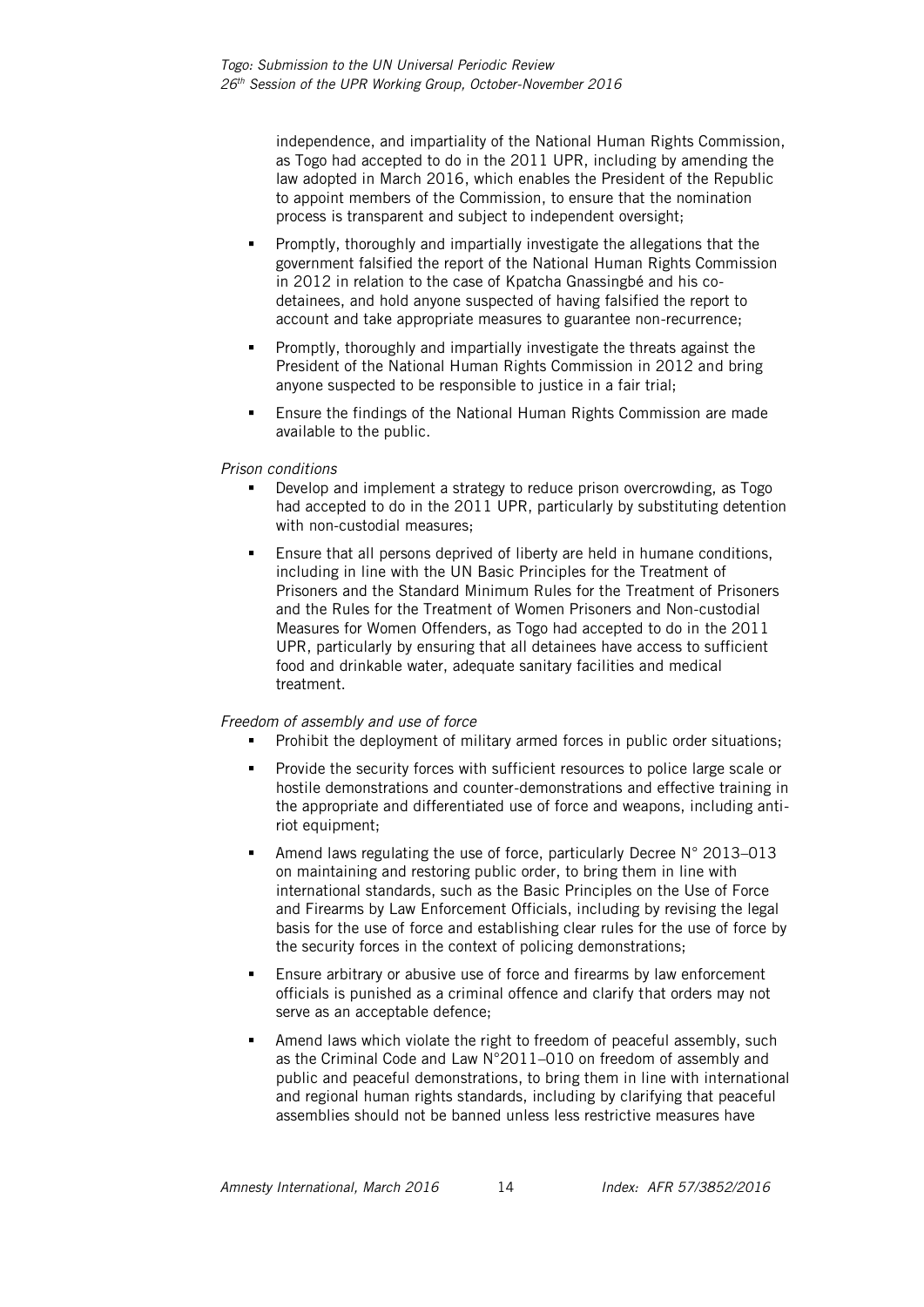proved inefficient, and removing provisions criminalizing the organization of and participation in peaceful demonstrations;

- Establish an independent oversight body with adequate human and financial resources and mandated to investigate serious incidents involving the use of force by the security forces, and establish individual and command responsibility, as well as institutional failures and deficiencies;
- Promptly, thoroughly and impartially investigate all allegations of excessive use of force and bring anyone suspected to be responsible to justice in a fair trial, including superior officers if they have failed to prevent the arbitrary use of force when they had an opportunity to do so.

#### *Freedom of expression*

- Amend laws which violate the right to freedom of expression, such as the Criminal Code and the Press and Communication Code, to bring them in line with international and regional human rights standards, including by decriminalizing defamation, offending public officials, publishing, broadcasting or reproducing "false news", hurling seditious chants, and by providing clearer definitions terrorism related charges;
- Adopt and implement legislation to protect and facilitate the work of human rights defenders, journalists and bloggers, including a freedom of information law and a law to provide legal recognition and protection to human rights defenders;
- Ensure that all Togolese, including journalists, opposition leaders, real or perceived government opponents, and human rights defenders, are able to freely exercise their right to freedom of expression without fear of arrest, detention, intimidation, threats, harassment or attacks;
- Promptly, thoroughly and impartially investigate all allegations of arbitrary arrest and detention, intimidation, threats, harassment and attacks against human rights defenders, journalists or anyone expressing dissent, and bring anyone suspected to be responsible to justice in a fair trial.

#### *Torture and other ill-treatment*

- Amend the Criminal Code to bring the definition of torture in line with the definition set out in Convention against Torture and Other Cruel, Inhuman or Degrading Treatment or Punishment, as Togo had accepted to do in the 2011 UPR, and abolish the statute of limitation currently applicable to the offence of torture;
- Amend the Criminal Code to make all other cruel, inhuman or degrading treatment or punishment a punishable offence independently of its gravity;
- Amend the Criminal Procedure Code to bring it in line with international standards, as Togo had accepted to do in the 2011 UPR, particularly with a view to build in legal safeguards against torture, such as upholding the right to legal counsel as soon as the person is deprived of liberty and substituting pre-trial detentions with non-custodial measures unless strictly necessary;
- Amend the law adopted in March 2016 establishing the national preventive mechanism to guarantee its independence and to bring it in line with the guidelines provided by Subcommittee on Prevention of Torture and Other Cruel, Inhuman or Degrading Treatment or Punishment, including by clarifying that the mechanism will have appropriate and dedicated financial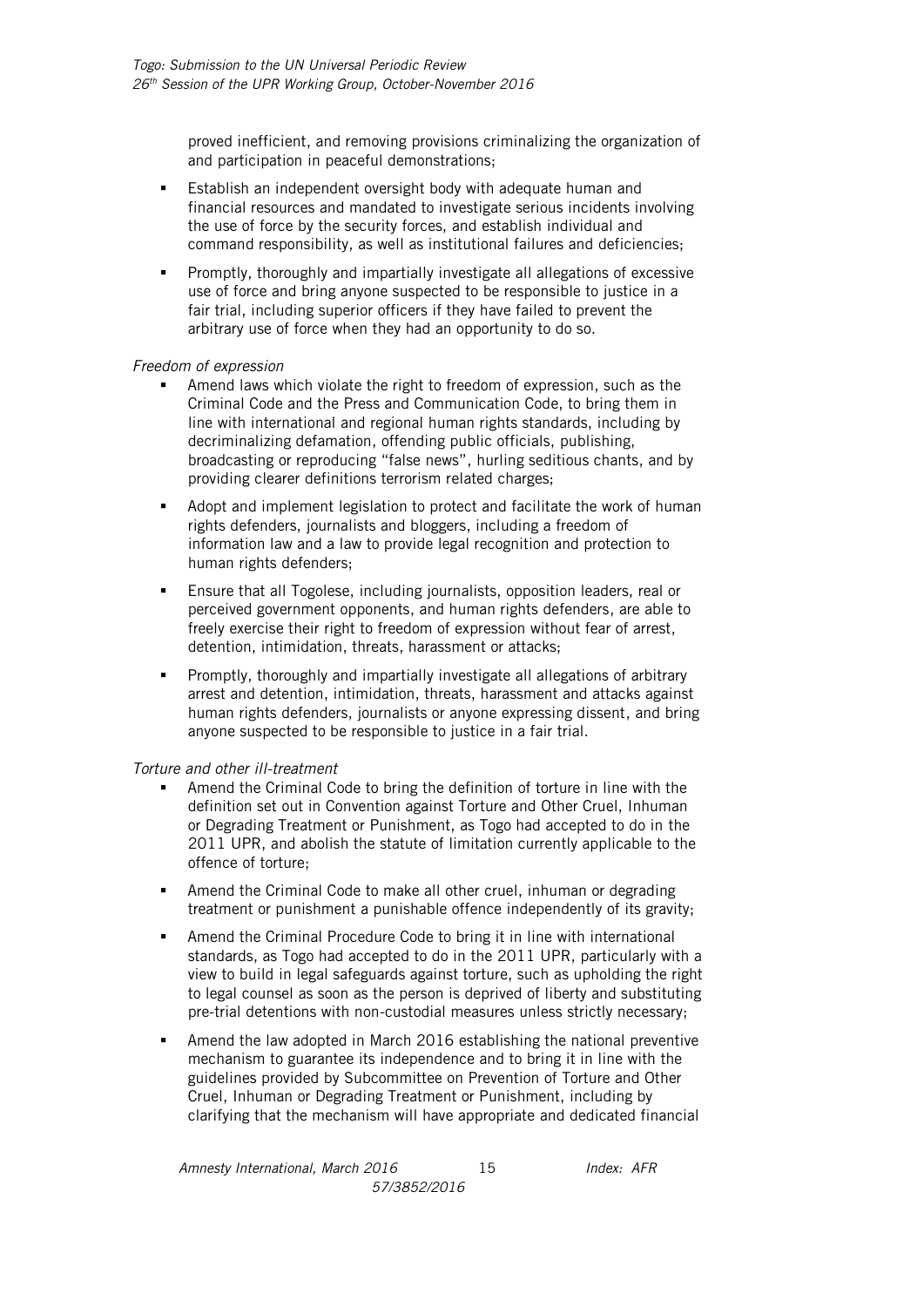and human resources;

 Promptly, thoroughly and impartially investigate all allegations of torture and ill-treatment and bring anyone suspected to be responsible to justice in a fair trial, as Togo had accepted to do in the 2011 UPR.

#### *LGBTI rights*

- Repeal the provisions of the Criminal Code which criminalize consensual same-sex sexual conduct and incitement to consensual same-sex sexual conduct;
- Protect, respect and fulfil human rights for all, regardless of sexual orientation or gender identity and expression;
- Ensure LGBTI rights defenders are able to register their organizations without undue delays and benefit from the same rights and protection as other human rights defenders;
- Promptly, thoroughly and impartially investigate all allegations of attacks, arbitrary arrest and detention of persons on the basis of their real or perceived sexual orientation or gender identity and expression and bring anyone suspected to be responsible to justice in a fair trial.

#### *Impunity for human rights violations*

- Promptly, thoroughly and impartially investigate all allegations of human rights violations and bring suspected perpetrators to justice in fair trials, independently of disciplinary sanctions or disciplinary processes, in particular with regard to the violations that occurred during the 2005 election;
- **Put in place measures to safeguard the independence of the judiciary,** particularly in relation to the security forces, in line with the UN Basic Principles on the Independence of the Judiciary;
- **Fully and effectively implement the decisions of the ECOWAS Community** Court of Justice, including by releasing Kpatcha Gnassingbé and his codetainees and providing them with full reparation for the harm suffered.